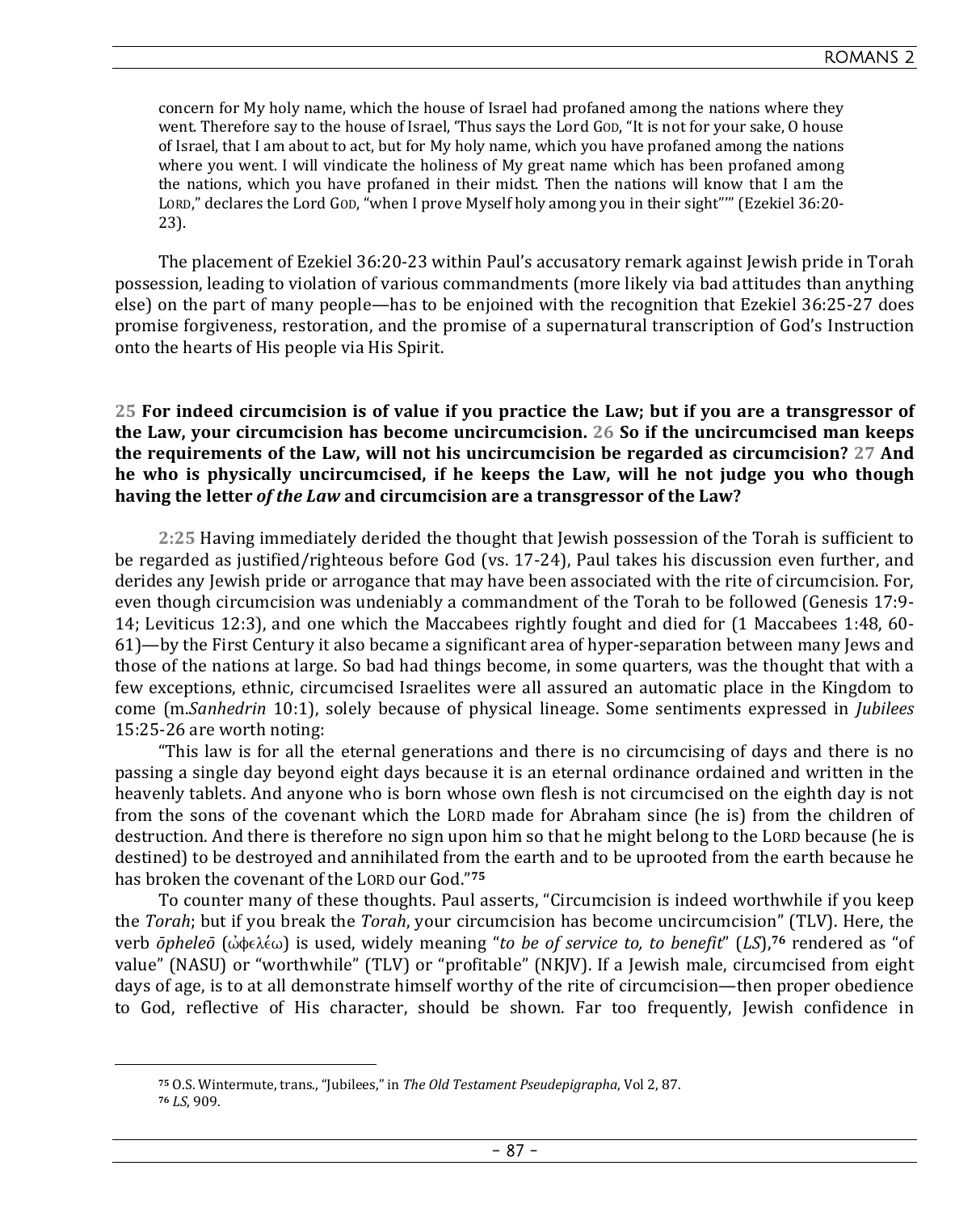## ROMANS FOR THE PRACTICAL MESSIANIC

circumcision, and possession of circumcision, would be insufficient when one might otherwise, most probably, be found to break or violate the Torah in some way. Dunn further summarizes,

"The climatic focus on circumcision is a measure both of the degree to which it marked out distinctive Jewish identity and of the dangers to which the typical Jew was exposed by over-reliance on it. To set such a value on ethnic identity and outward ritual is of a piece with the presumptuous wisdom of 1:22 and so draws the interlocutor under the same indictment of impiety and unrighteousness (1:18)."**<sup>77</sup>**

**2:26-27** Paul asks what appear to be some rather scathing questions to Jews who are confident that their circumcision will guarantee them something special. He details, "So, if those who are uncircumcised keep the requirements of the law, will not their uncircumcision be regarded as circumcision? Then those who are physically uncircumcised but keep the law will condemn you that have the written code and circumcision but break the law" (NRSV). This concerns non-Jewish people, who are uncircumcised, observing *ta dikaiōmata tou nomou* (τὰ δικαιώματα τοῦ νόμου), "the precepts of the law" (RSV/ESV), most probably pertaining to the kind of key, foundational commandments Paul has just elaborated upon (vs. 21-22). Even if Paul intends his remark to be taken rhetorically or hypothetically, those presumed heathen—who live upstanding lives in conformity to a basic Torah code of ethics and morality—possess the ability to judge, as it were, Jewish people who are circumcised, have been reared in a Torah environment, and yet who do not always live up to its code. As Stott puts it, "Circumcision minus obedience equals uncircumcision, while uncircumcision plus obedience equals circumcision."**78** What Paul communicates in vs. 26-27 is most consistent with Jeremiah 9:25-26:

"'Behold, the days are coming,' declares the LORD, 'that I will punish all who are circumcised and yet uncircumcised—Egypt and Judah, and Edom and the sons of Ammon, and Moab and all those inhabiting the desert who clip the hair on their temples; for all the nations are uncircumcised, and all the house of Israel are uncircumcised of heart.'"

## **28 For he is not a Jew who is one outwardly, nor is circumcision that which is outward in the flesh. 29 But he is a Jew who is one inwardly; and circumcision is that which is of the heart, by the Spirit, not by the letter; and his praise is not from men, but from God.**

**2:28-29** Romans 2:28-29 is a place where it is commonly asserted that non-Jewish Believers can possibly be viewed as some sort of "spiritual Jews." Even though not born Jewish in the flesh, or perhaps even physically circumcised, such people may be perceived as having a "Jewish heart" via their faith in the Jewish Messiah.

It is difficult to avoid how there is obviously a connection made in the text, where the Greek *Ioudaios* ('Ιουδαῖος) serves to represent the Hebrew *Yehudah* (יהודה), which on the basis of Genesis 29:35**79** and 49:8,**80** is widely regarded to mean "to give thanks, laud, praise" (*TWOT*).**81** The true "Jew," is one who can have praises issued from the God of Israel, the Creator, and not other mortals:

**<sup>77</sup>** Dunn, *Romans*, 28a:119.

**<sup>78</sup>** Stott, 93.

**<sup>79</sup>** "And she conceived again and bore a son and said, 'This time I will praise the LORD.' Therefore she named him Judah. Then she stopped bearing" (Genesis 29:35).

**<sup>80</sup>** "Judah, your brothers shall praise you; your hand shall be on the neck of your enemies; your father's sons shall bow down to you" (Genesis 49:8).

**<sup>81</sup>** Paul R. Gilchrist, "hd'Why >," in R. Laird Harris, Gleason L. Archer, Jr., and Bruce K. Waltke, eds., *Theological Wordbook of the Old Testament* (Chicago: Moody Press, 1980), 1:369.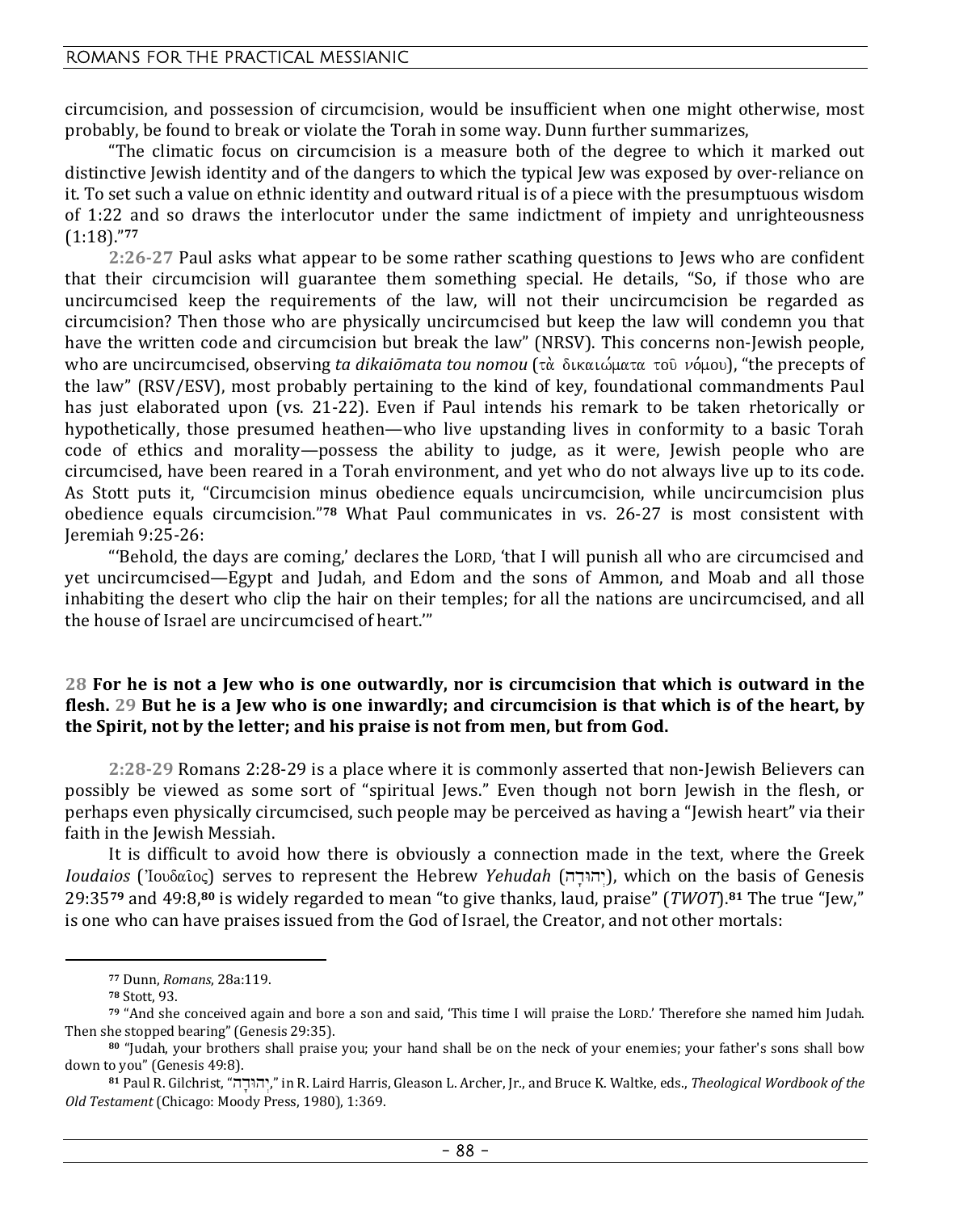"For one is not a Jew who is one outwardly, nor is circumcision something visible in the flesh. Rather, the Jew is one inwardly, and circumcision is of the heart—in Spirit not in letter. His praise is not from men, but from God" (TLV).

Interpreters, whether lay readers or even some professional expositors, tend to be divided, as to whether or not the person who is *Ioudaios* in view in Romans 2:28-29, is simply among the many Jewish people who constituted the community of Messiah followers in Rome, *or* how any person regardless of ethnicity who trusts in the Jewish Messiah may be regarded as "Jewish," likely in some sort of connection to Him. Not surprisingly, both views of Romans 2:28-29, are detectable within our contemporary Messianic movement.

One who is reflective of the view that non-Jewish Believers may actually be regarded as "spiritual Jews" to some degree, is D. Thomas Lancaster, in his book *Grafted In*:

Paul implies a difference between legal Israel and Kingdom Israel in Romans 2 when he distinguishes between one who is only Jewish "outwardly," according to the flesh, and one who is Jewish inwardly:

For he is not a Jew who is so outwardly, neither is circumcision that which is outward in flesh; but a Jew is he who is so inwardly, and circumcision is of the heart, in spirit, not in letter, of which the praise is not of men, but of God. (Romans 2:28-29 YLT)

Paul concedes that a Gentile who is a Jew "inwardly" and therefore part of Kingdom Israel (but not legal Israel) has no legal standing in Israel in the eyes of men. Therefore, his "praise is not of men, but of God."**<sup>82</sup>**

In his *Jewish New Testament Commentary*, Stern actually devotes several pages to Romans 2:28- 29 (pp 336-340), which in his JNT/CJB are rendered as:

"For the real Jew is not merely Jewish outwardly: true circumcision is not only external and physical. On the contrary, the real Jew is one inwardly; and true circumcision is of the heart, spiritual not literal; so that his praise comes not from other people but from God."

In reviewing some of Stern's remarks, it is not quite clear where he stands on the audience being addressed in these verses. He first makes the attestation that these statements by Paul should be read with people who are actually Jewish in mind, but then wavers a bit:

"It is obvious that in v. 28 the people spoken of as *not* real Jews are in fact born Jews, for no one needs to be told that Gentiles are not Jews. But in this passage, exactly who *is* a real Jew? Is Sha'ul talking about born Jews who are also born again (Yn [John] 3:3), that is, about Messianic Jews? Or is he making a radical and dramatic assertion that some Gentiles (as well as some born Jews) are actually Jews in God's sight by virtue of being Jews inwardly, having circumcised hearts that offer praise to God? In other words, is he saying that both Messianic Jews and Gentile Christians are Jews?"**<sup>83</sup>**

As he deliberates on the various options presented to the interpreter, Stern bears a reliance on the Medieval Jewish PaRDeS hermeneutic, thinking that while literally it is impossible for non-Jewish Believers in Israel's Messiah to be regarded as "Jewish," spiritually it is something possible to consider:

**<sup>82</sup>** D. Thomas Lancaster, *Grafted In: Israel, Gentiles, and the Mystery of the Gospel* (Marshfield, MO: First Fruits of Zion, 2009), 6.

**<sup>83</sup>** Stern, *Jewish New Testament Commentary*, 338.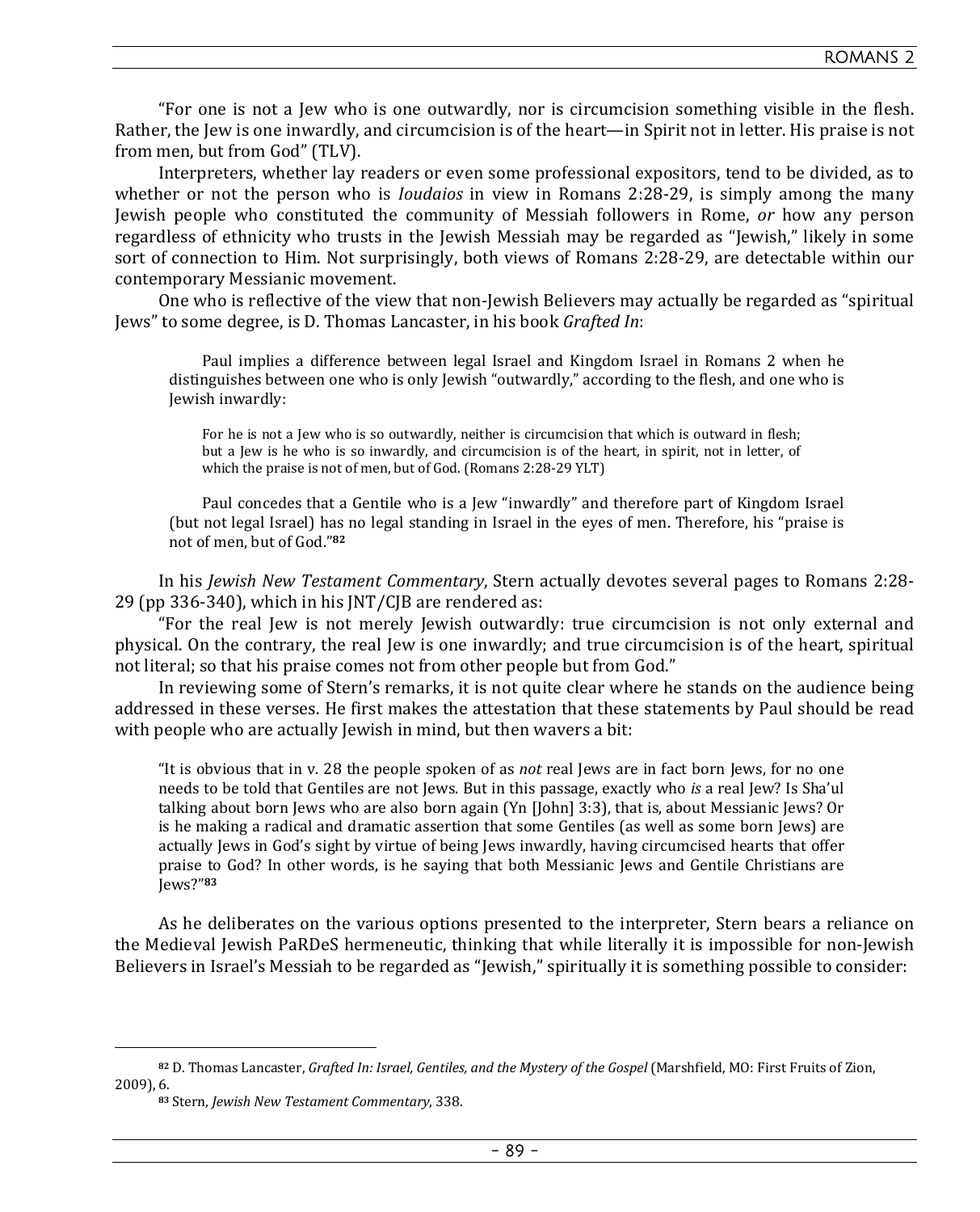"Carrying many new ideas in his head, Sha'ul could produce a sentence that had both a simple sense (*p'shat*) and a hint (*remez*) of something more profound; furthermore he would not be averse to making an allegorical or homiletical application (*drash*) of his own words or looking in them for a secret meaning (*sod*); because these four ways of interpreting texts were well known among educated Jews...

"Thus a born-again Gentile, one who has come to faith in the God of Israel through trusting Yeshua the Messiah, is indeed a Jew inwardly; his heart is circumcised even though his flesh is not; he is a true God-praiser, whose praise comes from God and not from other people—in many senses a real Jew..."**<sup>84</sup>**

Stern takes some serious liberties, such as assuming that the PaRDeS hermeneutic was even in usage in the First Century C.E., when by all accounts while *midrash* was, PaRDeS was not.**<sup>85</sup>** Furthermore, this part of the Epistle to the Romans is plainly, by the text of the letter itself, directed to a sub-audience: "if you bear the name 'Jew' and rely upon the Law and boast in God" (v. 17). Or as Stern himself has rendered it in his JNT/CJB: "if you call yourself a Jew and rest on *Torah* and boast about God." The Apostle Paul communicated to a broad and mixed Jewish and non-Jewish audience in Rome, and there should be no doubt that certain parts of his message concerned more Jewish concerns, and other parts concerned more localized Roman issues.

While there are those who think that non-Jewish Believers in Yeshua, as some sort of "spiritual Jews," are in view for Romans 2:28-29—there are others, commenting specifically from a Messianic perspective, and recognizing the mixed audience of Jewish, Greek and Roman Messiah followers among the assemblies in Rome—who think that the Jewish Believers in Rome are specifically being addressed here. This is a sub-group in Paul's letter which Paul specifically admonished, as he emphasized that personal "Jewishness," including the distinction of being physically circumcised from the time of birth, is not enough for them to be regarded highly by God. This is especially true when the tenor of Romans 2:14-16 is considered, and how various people from the nations—and some think even pagans who have sought God only via His natural revelation in Creation at large (cf. 1:19-20)—are shown to be more obedient to His Instruction than various Jewish people:

"For when Gentiles who do not have the Law do instinctively the things of the Law, these, not having the Law, are a law to themselves, in that they show the work of the Law written in their hearts, their conscience bearing witness and their thoughts alternately accusing or else defending them, on the day when, according to my gospel, God will judge the secrets of men through Messiah Yeshua."

Jewish people must possess a stellar personal character—one which is embodied by the proper name *Yehudah/Ioudaios*—and receive accolades *not* from any of their fellow human beings because they are Jewish and circumcised, but from God Himself. In his commentary on Romans, Hegg is reflective of this position:

"What is Paul saying...? First, let's remember that he is addressing the Jewish constituents within the Roman synagoague [sic] at this point in the chapter. His reference to the Gentile who keeps the Torah [Romans 2:27] is simply a way to rebuke and shame the Jews who were insincere in their pursuit of God. Secondly, he is speaking within the sphere of Jewishness, and asserts the same axiom which he speaks plainly in 9:6, namely, that not all physical (outward) descendants of Jacob are actually (inward) Israel. For Paul, it cannot merely be physical lineage which makes a person Jewish—there must be more. If 'not every descendant from Israel is Israel' (9:6), who is a descendant of Israel? Paul's answer is that there must be circumcision of the heart to match the physical circumcision, or there is no value whatsoever in the physical circumcision. Physical

**<sup>84</sup>** Ibid., 339.

**<sup>85</sup>** Consult the FAQ, "PaRDeS."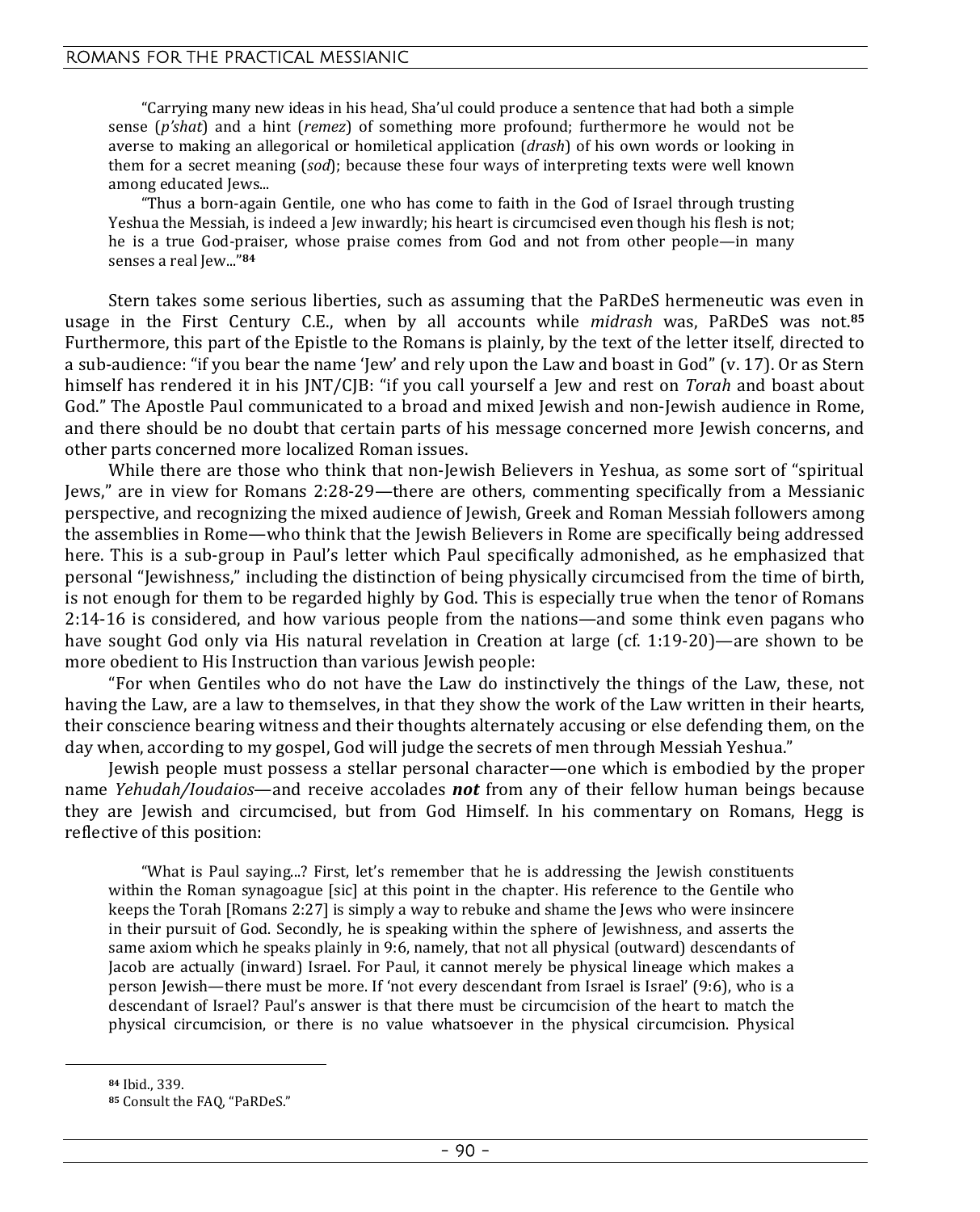lineage has value, even apart from faith, for the descendants of Jacob still comprise the chosen nation of God. What is more, the temporal blessings of the covenant (and these should not be minimalized) remain the possession of the nation of Israel, even in their unbelief. But Paul is emphasizing the eternal promises of the covenant ('whose praise is not from men, but from God'), which are the possession only of those who believe and are therefore righteous. These are those who are circumcised both in flesh and in heart (cf. Ezek 44:7-9).

"The circumcision of the heart is a Torah concept (cf. Lev 26:41; Dt 10:16; 30:6; Jer 4:4, 9:26), and apart from it the Jewish person fares no better than the pagan before the bar of God's justice. The circumcision of the flesh, which marks him as a covenant member and therefore the recipient of God's blessing, apart from the corresponding circumcision of the heart is considered as though he were no covenant member at all (his circumcision has become uncircumcision) in terms of the eternal promises of the covenant."**<sup>86</sup>**

Another voice to be considered, who looks at Romans 2:28-29 not from the perspective of a non-Jewish Greek or Roman Messiah follower actually being a "spiritual Jew"—but instead that Paul's words are directed to admonish the Jewish Messiah followers in Rome—is seen in Mark D. Nanos' statements in *The Jewish Annotated New Testament.* He first comments on Romans 2:28, "For a person is not a Jew who is one outwardly, nor is true circumcision something external and physical" (NRSV),

"Paul refers to the ideals to which circumcised flesh for Jewish males bears witness: *For a person is not a Jew who is one outwardly*, lit., 'for the Jew is not (ultimately) the one conspicuously known to be (a Jew)'; *nor is true* (Gk. lacks 'true') *circumcision something external and physical*, lit. 'nor is the one known to be circumcised in the flesh thereby necessarily the ideal Jew.'"**<sup>87</sup>**

Nanos goes on, in commenting on Romans 2:29, "Rather, a person is a Jew who is one inwardly, and real circumcision is a matter of the heart—it is spiritual and not literal. Such a person receives praise not from others but from God" (NRSV), how true Jewish character is expressed from the heart:

(Romans 2:29, Grk: *ou gar ho en tō phanerō Ioudaios estin oude hē en tō phanerō en sarki peritomē* [οὐ γὰρ ὁ ἐν τῷ φανερῷ Ἰουδαῖός ἐστιν οὐδὲ ἡ ἐν τῷ φανερῷ ἐν σαρκὶ περιτομή]; "for∼not the outwardly Jew he is nor the outwardly in flesh circumcision" [Brown and Comfort].)**<sup>88</sup>**

"Paul's point is not that Gentiles are the true Jews, or that the foreskinned are the true or real circumcision; quite the opposite: the terms 'Jew' and 'circumcision' are reserved for Israelites. *Real circumcision* (Gk lacks 'real'); *it is spiritual and not literal*, lit., 'by spirit (made manifest in the way one lives), not by inscription (i.e., not [merely] by a cut into the flesh).' Thus this verse could be translated: Rather, the deepest character of the Jew, even the purpose of circumcision, is about the spirit, the intentions of the heart (at work through the way one lives who is so marked), not (merely) inscribed (in flesh) (as if a mark alone fully defined who one is)."**<sup>89</sup>**

While the circumcision of the heart (Deuteronomy 10:16; 30:6; cf. Ezekiel 36:26), is surely something which is universal—not only to Jewish, Greek, and Roman males, **but also** to females—to assert from Romans 2:28-29 that non-Jewish people can be "spiritual Jews," is to misapply the text. The purpose of Paul, here in his letter, was to actually issue some admonitions to various Jewish Messiah followers in Rome, who may have looked at their circumcision status as one of superiority and pride. To the Apostle Paul, a true Jewish person was one who could receive praise from God, and should

**<sup>86</sup>** Hegg, *Romans 1-8*, pp 57-58.

**<sup>87</sup>** Nanos, in *Jewish Annotated New Testament*, 259.

**<sup>88</sup>** Brown and Comfort, 537.

**<sup>89</sup>** Nanos, in *Jewish Annotated New Testament*, 259.